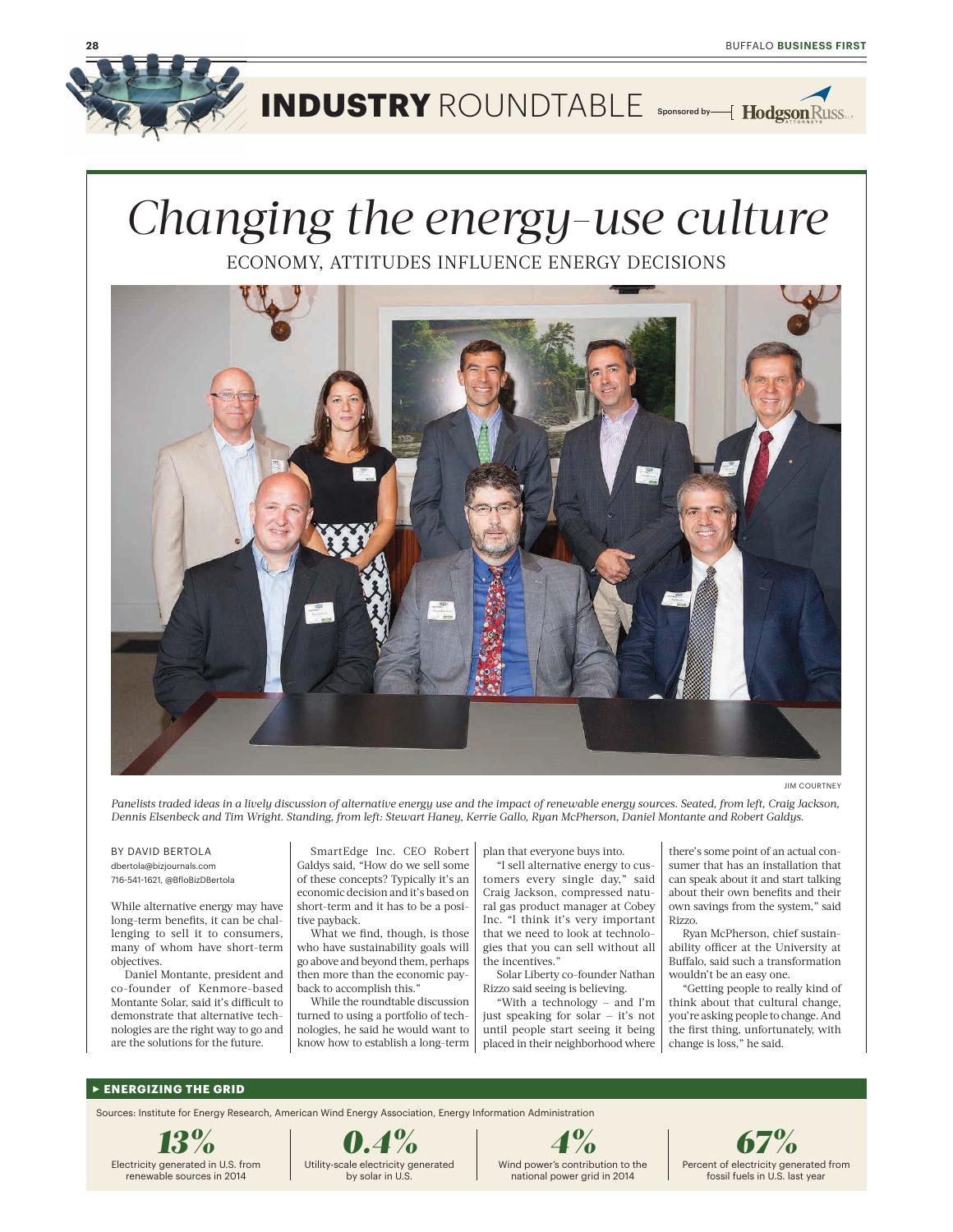### R **We're surrounded by a lot of great natural resources. Talk about your vision for energy sources for Western New York.**

#### **DANIEL MONTANTE**

Montante Solar/ T.M. Montante Development

 Clearly I'm a solar person and without a doubt solar does play role in that. But I'm also a very that a portfolio a significant practical thinker and believe

 approach is always going to be the best solution. There is no silver bullet to satisfy the energy demands of the region. So a combination of solar, hydroelectric, wind and certainly natural gas has to be part of that. It has to be that solution.

#### **STEWART HANEY**

CEO, Wendel LLC

The short answer for me would be

# **INDUSTRY** ROUNDTABLE

#### <sup>R</sup> **CLOSER LOOK** AT THE ROUNDTABLE

The Alternative Energy Roundtable continues a series of discussions with Western New York business leaders.

- Thoroughout the year, decision makers from diverse industries meet for a discussion moderated by Business First journalists.
- Excerpts from the conversation are published two weeks later. Upcoming topics include nonprofits, health care, agriculture and food manufacturing, education and economic development.

Roundtable discussions, sponsored by Hodgson Russ LLP, are held at the law firm's Pearl Street offices in Buffalo.

 diversity. There are a lot of resources here and I don't think all the eggs in one basket is the right play. So I think we need to leverage wind, solar and new renewable. Something like using a tides or river flow, that type of thing for generation. But the other thing I would add to that is we can't lose track of the demand side and efficiency. So because we have, for example, a lot of water here in Western New York, we tend not to treat it as valuable as it is. And other parts of the country, of course, see how valuable it is.

#### **CRAIG JACKSON**

CNG product manager, Cobey Inc.

 Cobey's vision and my vision for the industry and alternative fuel for alternative energy for this industry, we believe that there's a lot of resources here in our region that could be further developed, much

 like Stewart and Dan commented upon. I'll further elaborate on the natural gas and methane production side. We believe that there's a lot more biogas that could be captured and produced into the usual methane gas, whether it be for the vehicle fuel market or put in the pipeline for our home and business heating needs. We also believe that there's a lot of resources underground that are not tapped at this time, and we would like to see that further developed.

#### **DENNIS ELSENBECK**

Regional Director, National Grid

 I agree with the idea of fuel diversity. We have to think about technology diversity, as well. We shouldn't be in a position to pre-select technology. We need to allow markets to really engage in that. And how you see the future — you have to think about it from a goal-setting point of view.

 New York state has an extremely aggressive goal, that 50 percent of its supply source by the year 2030 is going to be renewable. So you have to consider that. Diversity of fuel, but also diversity of the type of generation plants also have to be considered — large scale versus small scale. We're not going to achieve that type of an aggressive goal by just looking at putting a panel on a building, a single building or a windmill next to a community. We have to really think bigger picture.



 We have to be president, EnergyMark LLC

 I agree with what was said before with the of an energy portfolio in that realistic about the alternative energies. And diversification

 we're sitting so close to one of the largest finds of natural gas in the world. We can't forget the fact that natural gas is a foundation fuel. A lot of people refer to it as a bridge fuel. I think it's more than a bridge. I think

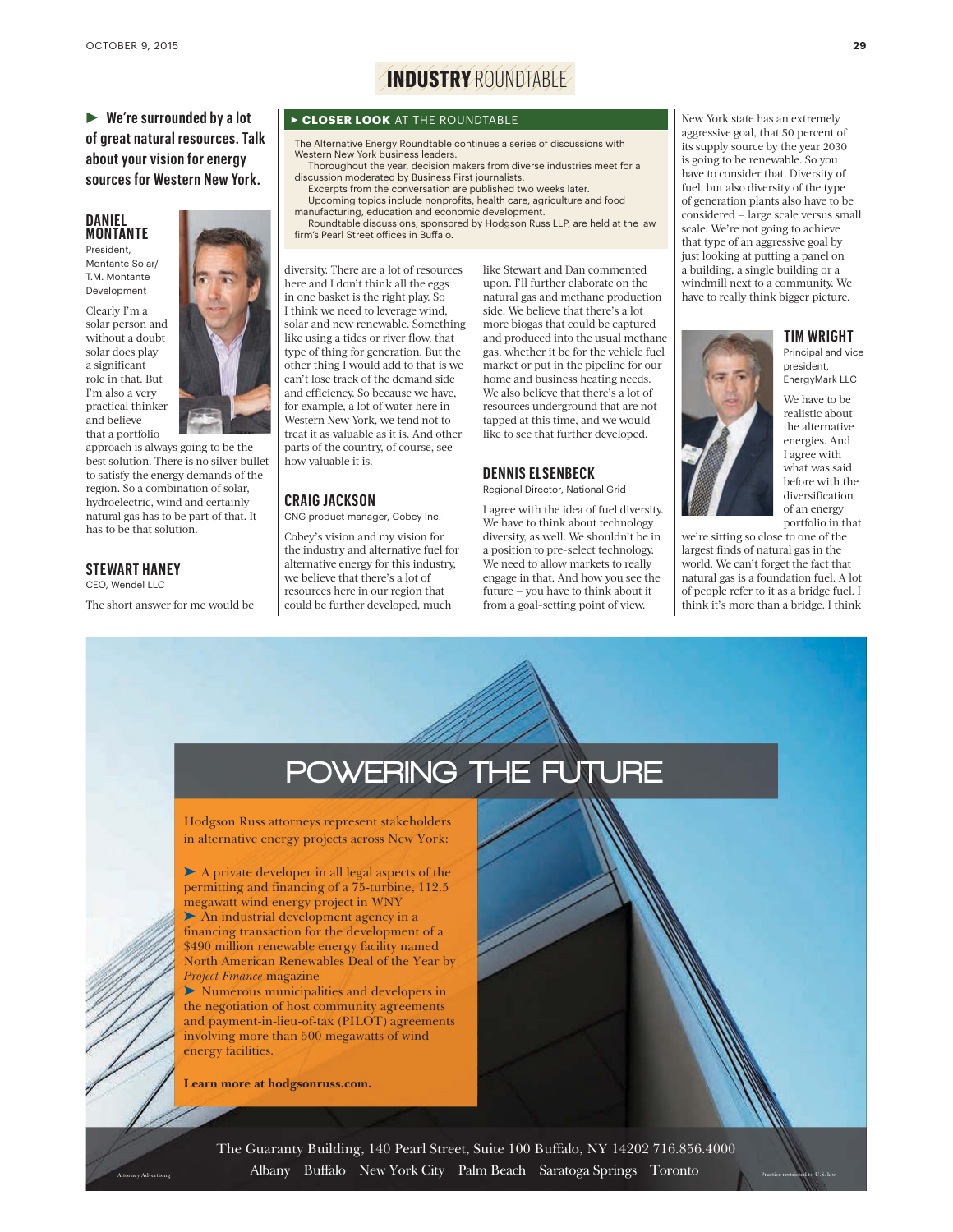### **INDUSTRY** ROUNDTABLE

 it really is a foundation fuel. When we look at at this energy division, we have to define are we looking short term or over long term. And I industry in a more public way to bring more voices to the table.

#### **RYAN McPHERSON**

Chief sustainability officer, University at Buffalo

 Kerrie's right; we live in an incredibly special place, both from the time of the Iroquois in thinking seven generations, three generations back, four generations forward — really thinking about those decisions. We have done this before and we are challenged right now. I think one of the pieces that frames the University at Buffalo's energy vision for the future and, really, their overall sustainability outlook is the obvious one, which is we are entering a new era, in an era that is facing an incredible challenge of climate change. I don't think you can talk about energy without thinking about the challenge of global climate right now. You have 200 nation states, probably plus, heading to Paris in another three months to think about how we frame out, how we move together as a global community. And what happens here in Buffalo, what we produce has consequences in other places and vice-versa; what happens in China affects here. So I think we have a challenge that needs to frame our current thinking about how we move forward with our energy next year. Our vision at the University at Buffalo is nothing short of 100 percent renewable energy. Or let me say it a different way: 100 percent non-carbon energy. There's a lot of different ways to do that. We have committed publicly, along with other higher education colleagues, to be climate control by 2030, an incredibly aggressive goal, one that keeps a lot of us up every night thinking about how we get there.

#### **NATHAN RIZZO** Vice president, Solar Liberty

 As far as our energy resources for Western New York and the entire state, they really kind of revolve around renewable energies. I hold solar very close to my heart, with Solar Liberty being our company. But I think that all forms of renewable such as wind, solar, geothermal — we have these resources right at our fingertips. Although there are incentives available, I believe with a stronger push and a stronger backing via the state government and the federal government, we can make these renewables much more powerful and grow them into larger percentages of our overall power production.

 R **Kerrie and Nathan, when you mentioned alternative energy forms, you mentioned solar, water, wind and geothermal.** 

#### **I didn't hear natural gas.**

#### **NATHAN RIZZO**

 As far as the natural gas, I the fuel cell

Solar Liberty

 Yeah, that's not realistic. **TIM WRIGHT** EnergyMark LLC

**RYAN McPHERSON** University at Buffalo

Yes.

#### **RYAN McPHERSON**

University at Buffalo

 I think Stanford is leading in that and I think a lot of peer review information — that's why I encourage folks to look at that.

#### **TIM WRIGHT** EnergyMark LLC

 Maybe 200 years from now, and that's why I brought back in my vision what the term needs to be defined as. But in the next 30 years? Not a chance. It would take too long to cycle out everything we've already established. Maybe Dennis might want to weigh in on the power side, on the grid side. Do you think that's achievable?

#### **DENNIS ELSENBECK** National Grid

 If you look at the cost and you start to consider the cost, you have to separate and the moral nature of this and really start to look at who pays. So we look at it from the point of view the nobility

 of our customers and we listen to our customers in that regard. So it's got to be a balanced approach or you're going to start impacting local businesses, manufacturing. We have to watch and learn from our past and integrate the lessons from our past. So you have to consider that, that if we're going to put policies in place that have the potential of raising costs at a point where the market reacts negatively, all the positive gains that we make will actually be reversed. We want to make sure that we're encouraging an understanding of the past when we're developing these types of goals. And we have to make sure — I think it was Kerrie that mentioned that we've got to be more transparent about this issue. Get it out there, have the market involved in the conversation because it's a real issue to their bottom line. And if we just look beyond that for noble reasons, I don't think we're actually allowing ourselves to be as creative as we can.

 I think with New York state, it makes it difficult for that fuel cell technology to come toward the forefront. Although I do believe that in the future it is something that's going to have a definite benefit. technology, and the current interconnection standards throughout

#### **KERRIE GALLO**

Buffalo Niagara Riverkeeper

 on natural gas, if you're asking specifically about hydrofracking, we do have a position statement that we've taken where at this point in time we don't feel that hydrofracking can be conducted in a manner that guarantees the safety and health of the drinking water resources of our communities. So we're not pushing that forward as part of a proposed future energy portfolio. I think it's safe to say that we would not claim to be an expert in any one of these particular technologies, so that's a reality. But we believe in a renewable-energy portfolio. We believe in not necessarily figuring out what you're against unless you also know what you're for. And I think at this point in time, some of the hard science information that has been presented in support of any of these technologies is a little lacking from a balanced perspective. There hasn't been enough room to have an open conversation on all ends of the table. From Riverkeeper's perspective

### R **Anybody want to comment on natural gas?**

#### **TIM WRIGHT**

EnergyMark LLC

 we can have — I think you're saying 100 percent for just the university, or are you indicating for the whole I don't think it's realistic to think that state?

#### **RYAN McPHERSON**

University at Buffalo

 No, for the whole state and for the whole nation.

 R **So you think that the entire country can be on renewables?** 



 think it's important to distinguish the difference because the amount of natural gas that's fueling a good portion of the electric system. We have to decide, well, how long, how far out into the future are we looking before we make the decision.

#### **ROBERT GALDYS** CEO, SmartEdge

 My vision is, first of all I think we're very do have all of us. So I think in addition to fortunate. We the resources available to diversity is definitely a solution. But



 conservation of energy. Let's face it — if you don't use it, you don't have

 to produce it in the first place. Our existing buildings, most of them can save 15 or 20 percent in energy. We have to make sure we take care of that, as well.

#### **KERRIE GALLO**

Director of strategic Initiatives, Buffalo Niagara Riverkeeper

 Our vision would be to help push forward an energy portfolio that is less extractive, I think, both of natural resources but also the toll that our current energy profile takes on our communities and the people who live within the communities and how we would like to see the shift in the portfolio also take a balanced approach. Recognizing that combination of water, solar and wind is going to be necessary to achieve our reduction and our dependence on coal and things like that. The vision includes that there is an open and transparent process and a place to have very transparent conversations. I think that our public is very smart. There are a lot of people who can understand the incredibly complex processes that go into the energy conversation from cradle to grave, if you will, or from source to mouth — however you want to phrase it. I think it would be really great to be able to have some of these discussion that are happening right now between government and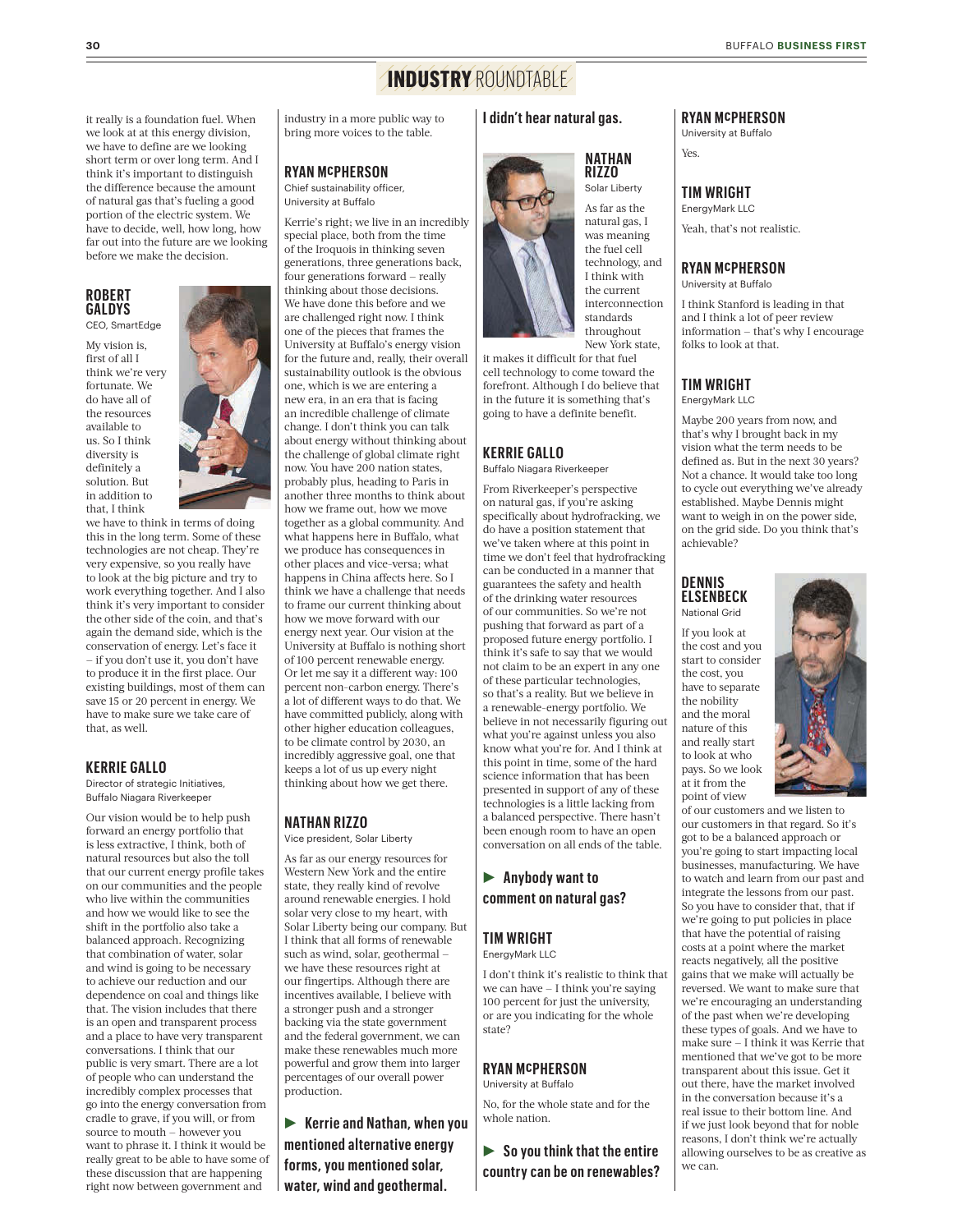## **INDUSTRY** ROUNDTABLE

#### **RYAN McPHERSON**

University at Buffalo

 So I agree with Dennis in terms of looking at the past and thinking about those things and using that as a guide moving forward. I think we also need to move past the concept of addressing climate as, with all due respect to my good friend, a noble cause. It is a necessary cause and it is a cause that most of the rest the world is actually gearing toward. And here's the piece — they're not necessarily doing it for noble reasons. They're doing it for economic gain and they're making lots of money in the process. We are trailing in this country in competing with countries like Germany and many others who are ahead of us in this. There is an opportunity that can make revenue in this transformation that we have to go through. It will take a long time. This is not a two-year, 10-year, 20-year transaction. This is a graduated kind of transformation that's going to have to happen.

#### **TIM WRIGHT** EnergyMark LLC

 I just want to point out that it has to be a realistic approach; it's not going to happen overnight. Certainly the ultimate goal to increase alternative energy, absolutely, all for it. But we have to be realistic. Realistic about the costs associated with it and how that factors back in in subsidies.

 R **Is there one form of alternative energy that is more economical to develop in 2015 than the others? And will it remain the same, let's say, 10, 15, 20 years from now?** 

#### **RYAN McPHERSON** University at Buffalo

 I think it really depends on where you are and what you're doing. If you're talking specifically about Western New York, obviously we have made hydro work very well here, with very little environmental consequence in terms of when you compare something like what we have up the river to — in the Northeast, in the Northwest in terms of dams. But when you look at something like solar, I think that piece has been very interesting, watching the price per lot drop just dramatically. So seven, eight years ago we did a project at the university on the northern roof, a 75-kilowatt system, small by today's standards. That price was somewhere around \$7 per kilowatt installed. So if our 30 year rolling average at the University at Buffalo is around 7 cents a kilowatt hour, we receive some proposals to go in at 6.9 cents a kilowatt hour, 6.8

 cents. So solar we see right now as one of the main options. There's a lot of them and it's going to have to be an all-in renewable approach to do that.



 progress going. But imagine if you invested in compressed natural gas infrastructure and you replaced every vehicle on the road that's burning gas or diesel with compressed natural gas. The impact that would have on reduction of greenhouse gases tomorrow would be huge. And at the same time, you don't want to completely starve another technology that we don't know yet may develop into the best answer 10 years down the road. So I think you have to look at them all a little bit in their timing and adjust the funding to each technology to get a balanced portfolio, if you will, like you would with your financial portfolio.

 I just wanted to further Ryan's comment. I think at least in our industry, in the solar industry itself, the only time that solar ever makes sense for a customer is if we're able to be lower than what the utility prices are. And over the course of the incentive, be it NYSERDA, with their assistance currently we've always been able to stay one step ahead of the utility prices. And as Ryan mentioned, we built the project at UB custom as a real work of art at roughly \$3.50 per watt. But now we're currently pricing systems out lower than what NYSERDA was offering for incentives even two, three years ago. And I think with the solar, we're starting to get into more smart grid technologies. We're doing a project currently in Long Island where the entire system has to be smart grid and the utility is going to have the ability to modify the systems output to the grid as it deems necessary. And so, with these functions coming along, I think it's starting to make more sense with the utility if they're able and they have the capabilities to modify systems output so it works with their own distribution network, as well.

**NATHAN RIZZO** Solar Liberty

#### I think where Nate was going, we have to be a little bit more reflective

**DENNIS ELSENBECK** National Grid

 on cost. The reality is, we have to think about cost a lot more holistically. Just looking at cost from the framework of a supply perspective is really misleading the market, misleading our customers, to be quite honest with you. And it's not just looking at it from the point of view of the short-cycle fuel costs or the long-cycle climate change impact. It's really considering that there are three elements, basic elements, to meet an energy demand. And it was interesting because I think that Robert mentioned the demand-side alternatives. Well, the other two are supply-side alternatives we have to think about that. Tim mentioned Germany, but in Germany 54 percent of their supply during the daytime, during the peak period of time. is renewable energy. Then at 6 o'clock what happens? So you have to think about the impact of that on the infrastructure aspect of it. But if you think about supply, delivery and demand and think about it from a least cost alternative as opposed to just thinking about supply and the alternatives of supply, it's a much more robust conversation. And it includes all the aspects of the supply chain of someone needing energy, and someone who supplies energy than the individual that delivers and infrastructure alternatives, and energy.

#### **KERRIE GALLO**

#### Buffalo Niagara Riverkeeper

 I think it's really important to talk about other costs, as well. There are other costs associated with any type of energy production, and I think that often we are guilty of not giving those costs equal consideration in the conversation. There's a cost to a community if we choose to build a hydropower plant along its river. There certainly was a cost to the Tuscarora Reservation for how they live their lives. It came at quite a cost for that. At Riverkeeper, we can tell you the cost to restore the Buffalo River is \$100 million-plus. What is the cost to build a production plant on the banks of those same rivers? Do we know that yet? I don't know if we do. What are those types of costs? What will the cost to the community be in the future if we push forward the hydrofracking agenda in this state? So I'd just bring that to the table, that that has to be part of the equation. And often this is the part of the conversation in a room that gets the eyerolls is the fuzzy economics, but there are ways to measure this. There are economists who can measure these types of costs and put those on the table for discussion.

**RYAN McPHERSON** University at

Buffalo

 Just to echo cost of inaction, as well. So this idea of true at the entire what Kerrie's saying: There's cost accounting and looking consequences

 — the point that Dennis just made about thinking, I guess I would use the model of an ecosystem, taking the entire approach versus just supply of the infrastructure. And really thinking about how these things are connected is not a simple analysis. This is a long-term approach to thinking about, well, how does that piece affect this piece and how does it move forward?

 R **How do you sell that long- term vision to a consumer that has very shortterm goals or objectives?** 

#### **DANIEL MONTANTE**

Montante Solar/TM Montante Development

 Well, it can be tough sometimes. The environment today — my friend from EnergyMark can comment on current electric rates are pretty darn low right now in Western New York. So I know there's some pretty strong rhetoric coming from that end of the table, but I know there's also the perspective of taking a portfolio approach, as well. But to get to your question, rates are very low right now and it is tough to demonstrate that alternative technologies are the right way to go, the solution for the future. But the reality is that electricity rates are quite volatile, and people who have a pretty good understanding of what has happened historically about electricity rates will recognize that there is tremendous volatility that's tied to the underlying commodities used to generate that electricity. So to the extent that we become more reliant on natural gas and put more eggs in one basket, the opportunity and likelihood of major fluctuations in electricity rates is pretty high.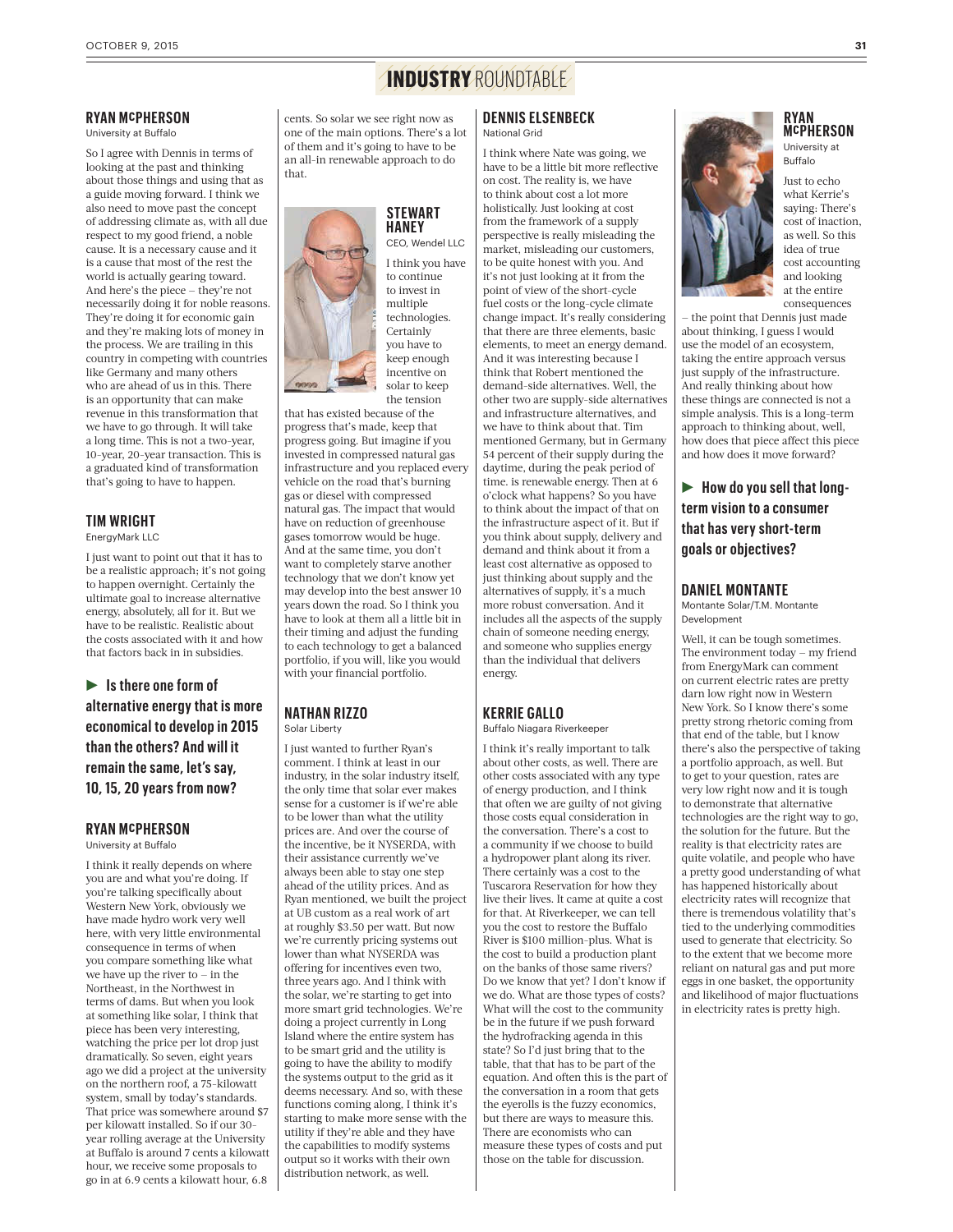### **INDUSTRY** ROUNDTABLE

**STEWART HANEY**

Wendel LLC

 There's a real awareness piece. How do you sell that? In a lot of ways, you don't. If you've ever driven by — I won't use names — there's a few manufacturing plants here in Western New York that got labor power, very cheap power. And every light in the place is on all night long, whether there's someone there or not. And see, money talks. It's hard, but you think a little bit about policy here, I think you'd want to try and affect behavior.

#### **CRAIG JACKSON**

Cobey Inc.

 I sell alternative energy to customers every single day, much like Dan and others here at the table. And I think it's very important that we need to look at technologies that you can sell without all the incentives. One of the technologies, one customer here, a local warehousing grocery distributor, just for example — they're displacing 1.2 million gallons of diesel, which we all know that they're going to natural gas. They're using an American fuel now. We're not importing all that fuel from other countries. That 1.2 million gallons of fuel that they're displacing not only burns cleaner but they're also able to now — they're doing this without any funding — no NYSERDA money, no grants, no incentives from anybody. It's a self-sustaining project and I think, Stewart, you mentioned that earlier. And I think it's very important that we're all trying to sell alternative energies here, but we need to look at what's going to be sustainable not only on the energy side but also on the commercial side long-term.

#### **DENNIS ELSENBECK** National Grid

 I think right now New York state has the best opportunity that I can ever recall of looking at this issue holistically through, as I think Ryan mentioned, the Reforming the Energy Vision proceeding that's currently in place today. This is the greatest opportunity to develop your market voice and get involved in this proceeding. So that when we say the bill went up, there's transparent recognition as to why the bill went up. Because we were involved in this holistic discussion about the future of how New York state will reinvent its energy systems. And if we don't, we will look at repeating history and then only react when the bill comes out. And then there's a discussion of what happened to the bill. Dan mentioned that energy prices are really low. So we can look at that and say: Why are they really low? Are they really low because of supply/ demand ratios that are out there in

 our zone, which is — the Western New York actually is supply-rich, so we have to think about that. The expertise is around the room, but we need our customer. We need the market more fully engaged in this debate so that they fully appreciate how costs are actually ascertained in this arena. And I truly believe the debate on an integrated resource approach to this between supply, delivery and demand will provide more opportunities for everyone.

#### **TIM WRIGHT** EnergyMark LLC

 We deal with residential customers every day and with their bill both on gas and electric. Fortunately, prices have been low and we're not getting the "I can't believe how high my bill is today." We're very fortunate in Western New York, probably in the U.S. as a general rule, that our prices for energy are as attractive as they are. Certainly other countries are paying two and three times the price we are for power and gas. So I think we're very fortunate to begin with. And part of that is just simply because of the natural resources we have here locally or 150 miles from here in Pennsylvania where they are doing a lot of shale development and reutilizing that natural gas to create a lot of low-cost power. I would say that, ballpark, 35 percent of the power that we're using is fueled by natural gas. So to the extent we keep natural gas prices low, we keep electric prices low. It's a direct correlation and the customers of ours are actually benefiting from that. But the near-term projection probably out for the next five years, prices look very attractive, very good. Come up at any futures firm and see that — the price in the market is already reflecting that. It is a very fair price, I guess, for the services and the benefits they're getting from that product. So fortunately we are in a good environment right now pricewise.

#### **ROBERT GALDYS** SmartEdge

 You asked the question about how do we sell some of these concepts. Typically it's an economic decision and it's based on short-term and it has to be a positive payback. What we find, though, is those who have sustainability goals will go above and beyond them, perhaps then more than the economic payback to accomplish this. A concern that I have, though, is what I heard today is our solution is a combination of many technologies. It's long-term. A concern I have is how do we establish a long-term plan that everybody buys into? What I'm hearing is the market is certainly a very strong proponent that's going to help get us there. But there still has to be something else

 in here to help establish a long-term proponent to this. That's our real issue. How are we going to do that? I don't have the answer.

#### **KERRIE GALLO** Buffalo Niagara

 not selling a se, in terms of having a dog in the fight in but I want to try to draw an what is part of Riverkeeper Obviously I'm product, per this particular conversation, analogy between

 my job. So a big part of what I do is trying to sell maybe even to some of you sitting here at the table the concept that protection of water quantity and quality is critically important to a healthy economy. So in the context of some of the conversations that Riverkeeper's been having through the lens of what would Buffalo's new economy look like, one that's focused on building an economy based around water and how we use that water, how we interact with that water, how we build that into the economic lexicon. There's two particular things that I have found recently that are making traction with outside investors, with the public and with businesses. One of those things is taking a look at trying to value the risk side of things, and when I say that, I mean trying to help business and citizens sort of understand the opportunity costs that are associated with any given choice they're making. The second piece is that triple bottom- line investment that's really, really hot right now. So if we're thinking about what appeals to investment managers, what do people respond to, it's that return on investment, both the economic, environmental and social aspects. And so we're seeing that this is what today's investors want.

#### **RYAN McPHERSON** University at Buffalo

 There are four basic points when we're trying to sell. There's a lot of diversity in who you're pitching to, whether it's residential or different sophistication levels and acceptance levels. I think the four are this: Economics, obviously and there's a piece we've talked already a bit about in terms of lots of times, but often renewable option is less expensive right now. The second one is responsibility. So I think if you lead with economics, then you've got this kind of moral piece of what are we doing here? What do we want our future to be like? And what  obligation do we have? You just turn on the lights and it's there, or should you actually really think about what the consequence of turning on the lights is. The third one is this kind of fear of being left behind. We have, unfortunately, a history in this region where when we did not innovate and we did not move on to the next thing, we had a long period of economic stagnation. So we look at steel or you look at the canal — we did not move quick enough to adapt the next innovation. And the fourth one is, I don't think in this sector that failure is really an option. We're going to have some serious consequences; we already are global. And the question is: Do you want to pass that on to your children and your children's children? This is not widgets that we're making here.

#### **NATHAN RIZZO** Solar Liberty

 I think at least one good thing is I get to follow and kind of feed off of what everybody else said. And I think we're still focusing on simply the supply, as Dennis had mentioned. And I think that, really, if we're going to start focusing on the future, it's how do we get to that future. And as of right now, everything is -- for the past year, we can't think of any weather events or any large impacts on the distribution grid that has really affected the fluctuation of cost.

 R **Craig mentioned about developing things that don't need incentives, but there still are incentives out there that are required for some of this alternative energy. How important are they to advance new technologies?** 

#### **NATHAN RIZZO** Solar Liberty

 I think they are important, at least in the solar industry. We still need the 30 percent federal tax credit. We still need other portions of incentives to help reduce the cost. I think we always talk about the incentives that are available for renewable energies, but how are the other power factors being subsidized? I don't think that's as clear an answer as the current incentives for solar or other renewables.

 R **We now have SolarCity coming to town. In terms of the idea of maybe getting people to change their mind, is there a change in perception of alternative energy?**